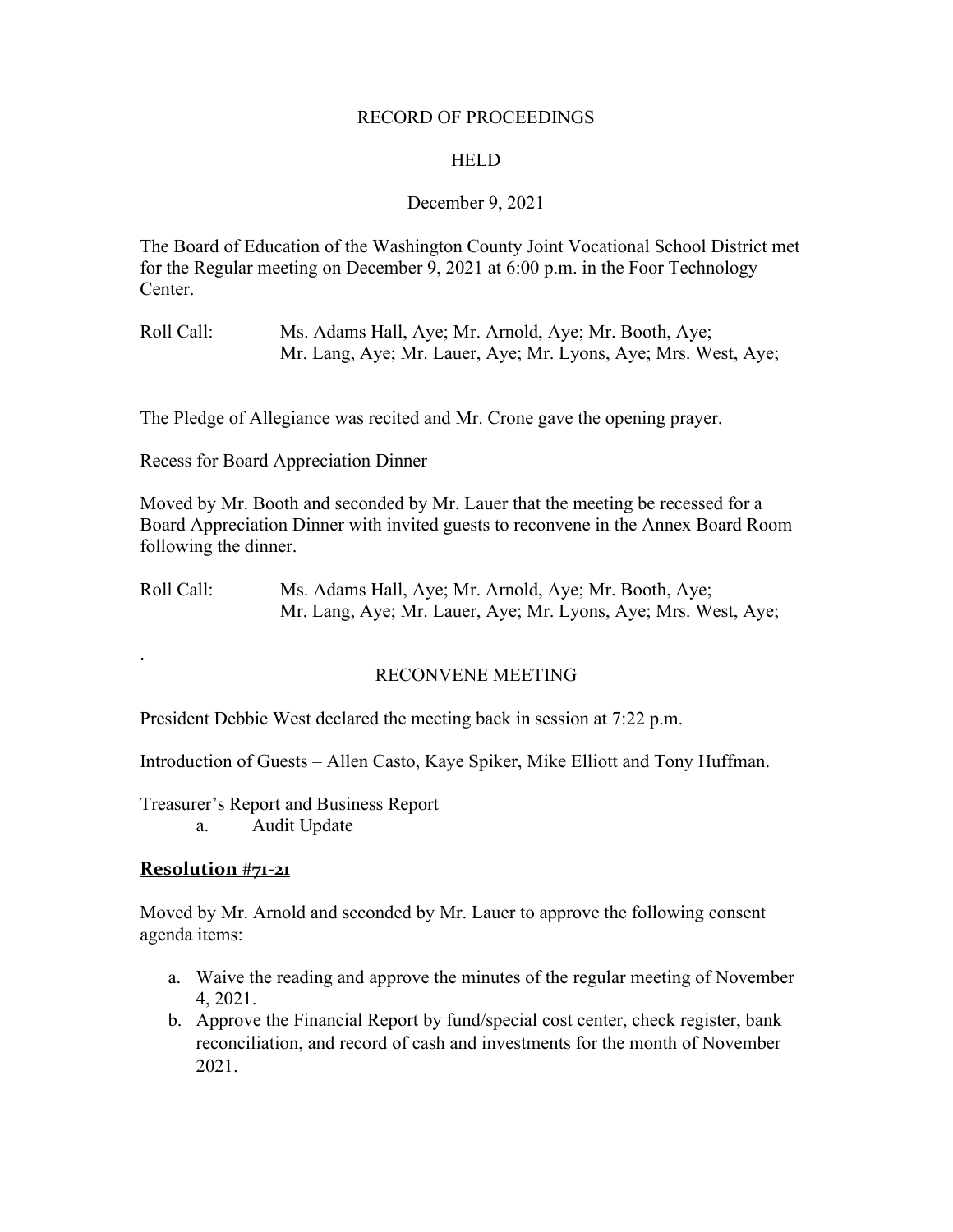Page 6317 Minutes – Washington County JVS District December 9, 2021

Roll Call: Ms. Adams Hall, Aye; Mr. Arnold, Aye; Mr. Booth, Aye; Mr. Lang, Aye; Mr. Lauer, Aye; Mr. Lyons, Aye; Mrs. West, Aye. President West declared the resolution adopted.

Superintendent's Report and Business

- a. Thanksgiving Dinner
- b. Board Appointed Committees.
- c. SRO Update and visit

# **Resolution #72-21**

Moved by Mr. Arnold and seconded by Mr. Lauer to approve the following consent agenda items:

- a. Accept the following donation:
	- i. Boley Enterprises, 348 3rd Street, Marietta, OH donated a 1990 Dodge Van to the Auto Mechanics program.
	- ii. The Marietta Sweet Corn Festival LLC, PO Box 194, Marietta donated \$2,700 to the Future Farmers of America (FFA) Program.
- b. Employ the following substitute teachers at a rate of \$150/per day for the 2021- 2022 school year: Emily Ketelsen and Troy Strahler (pending BCI/FBI background check and substitute license).
- c. Approve Commercial Facility Fire Contract with City of Marietta at the cost of \$500 for one year beginning January 1, 2022, ending December 31, 2022.
- d. Approve School Resource Officer job description.

Roll Call: Ms. Adams Hall, Aye; Mr. Arnold, Aye; Mr. Booth, Aye; Mr. Lang, Aye; Mr. Lauer, Aye; Mr. Lyons, Aye; Mrs. West, Aye. President West declared the resolution adopted.

# **Resolution #73-21 – Accept Resignation of Gerald Bookman**

Moved by Mr. Lauer and seconded by Mr. Arnold to adopt the following resolution:

WHEREAS, Gerald Bookman, Custodian II has submitted a letter of resignation; therefore,

BE IT RESOLVED, That the resignation of Gerald Bookman be accepted effective November 5, 2021.

Roll Call: Ms. Adams Hall, Aye; Mr. Arnold, Aye; Mr. Booth, Aye; Mr. Lang, Aye; Mr. Lauer, Aye; Mr. Lyons, Aye; Mrs. West, Aye. President West declared the resolution adopted.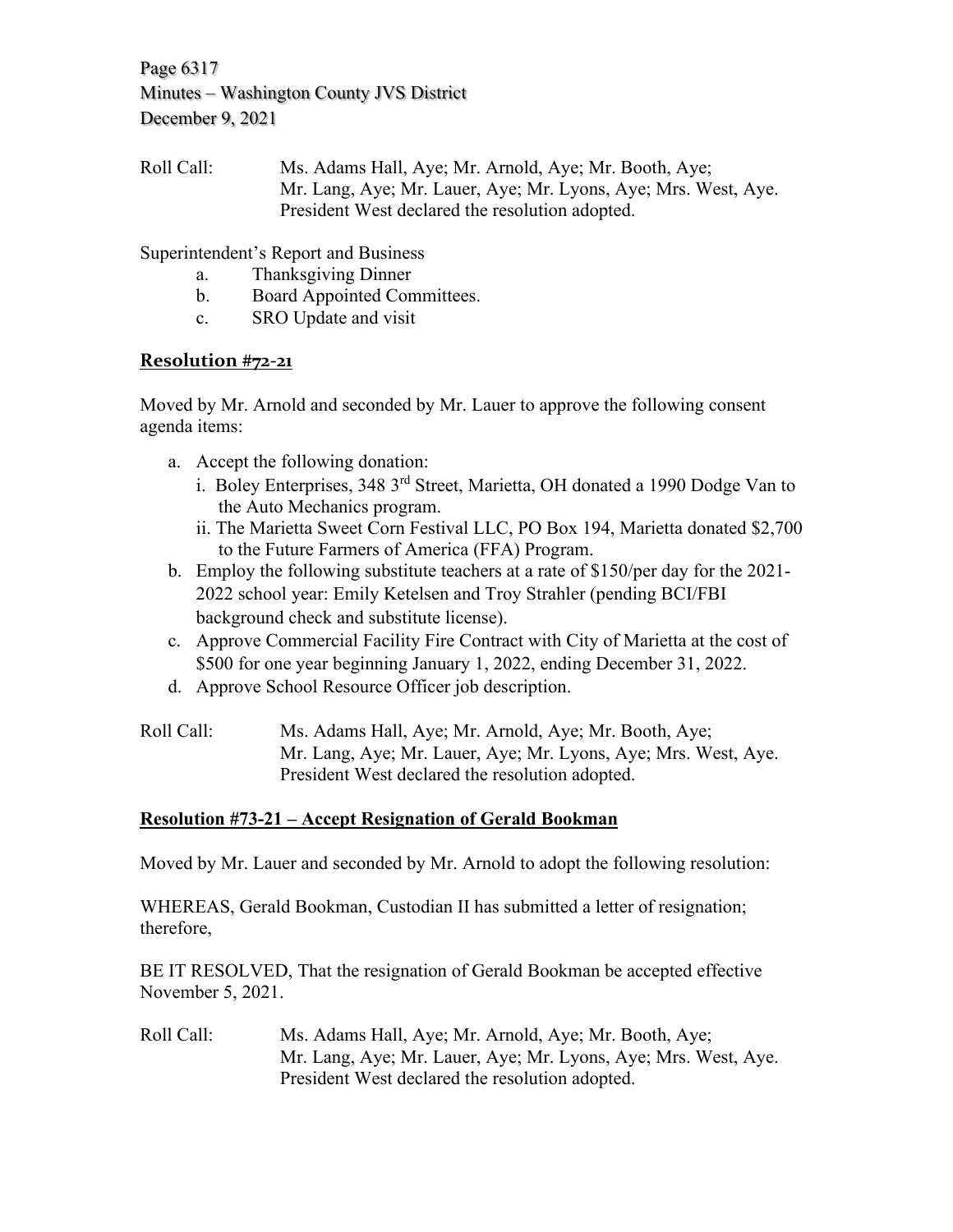Page 6318 Minutes – Washington County JVS District December 9, 2021

### **Resolution #74-21 – Accept Resignation of Lindsey Lizer**

Moved by Mr. Arnold and seconded by Mr. Lauer to adopt the following resolution:

WHEREAS, Lindsey Lizer, Office Assistant, has submitted a letter of resignation; therefore,

BE IT RESOLVED, That the resignation of Lindsey Lizer be accepted effective December 24, 2021.

Roll Call: Ms. Adams Hall, Aye; Mr. Arnold, Aye; Mr. Booth, Aye; Mr. Lang, Aye; Mr. Lauer, Aye; Mr. Lyons, Aye; Mrs. West, Aye. President West declared the resolution adopted.

## **Resolution #75-21 – Appointment of President Pro-Tempe for Organizational Meeting**

Moved by Mr. Lauer and seconded by Mr. Booth to appoint **Mrs. West** as President Pro-Tempe for Organizational meeting to be held on **January 13, 2022** at **6:00 p.m.**

Roll Call: Ms. Adams Hall, Aye; Mr. Arnold, Aye; Mr. Booth, Aye; Mr. Lang, Aye; Mr. Lauer, Aye; Mr. Lyons, Aye; Mrs. West, Aye. President West declared the resolution adopted.

## **Resolution #76-21 – Employ Custodian I**

Moved by Mr. Lauer and seconded by Mr. Lyons to adopt the following resolution:

Employ, **Joseph Rogers**, as full-time Custodian beginning January 3, 2022.

His employment classification will be Custodial Classification I, Step  $4 - (8 \text{ hours/day})$ (260 days a year) at  $$20,727.72$  (pro-rated salary for 129 days) – 12 pays for the remainder of the 2021-2022 school year.

Roll Call: Ms. Adams Hall, Aye; Mr. Arnold, Aye; Mr. Booth, Aye; Mr. Lang, Aye; Mr. Lauer, Aye; Mr. Lyons, Aye; Mrs. West, Aye. President West declared the resolution adopted.

## **Resolution #77-21 – Employ Custodian II**

Moved by Mr. Booth and seconded by Ms. Hall to adopt the following resolution:

Employ, **Eric Sauls**, as full-time Custodian II beginning January 3, 2022.